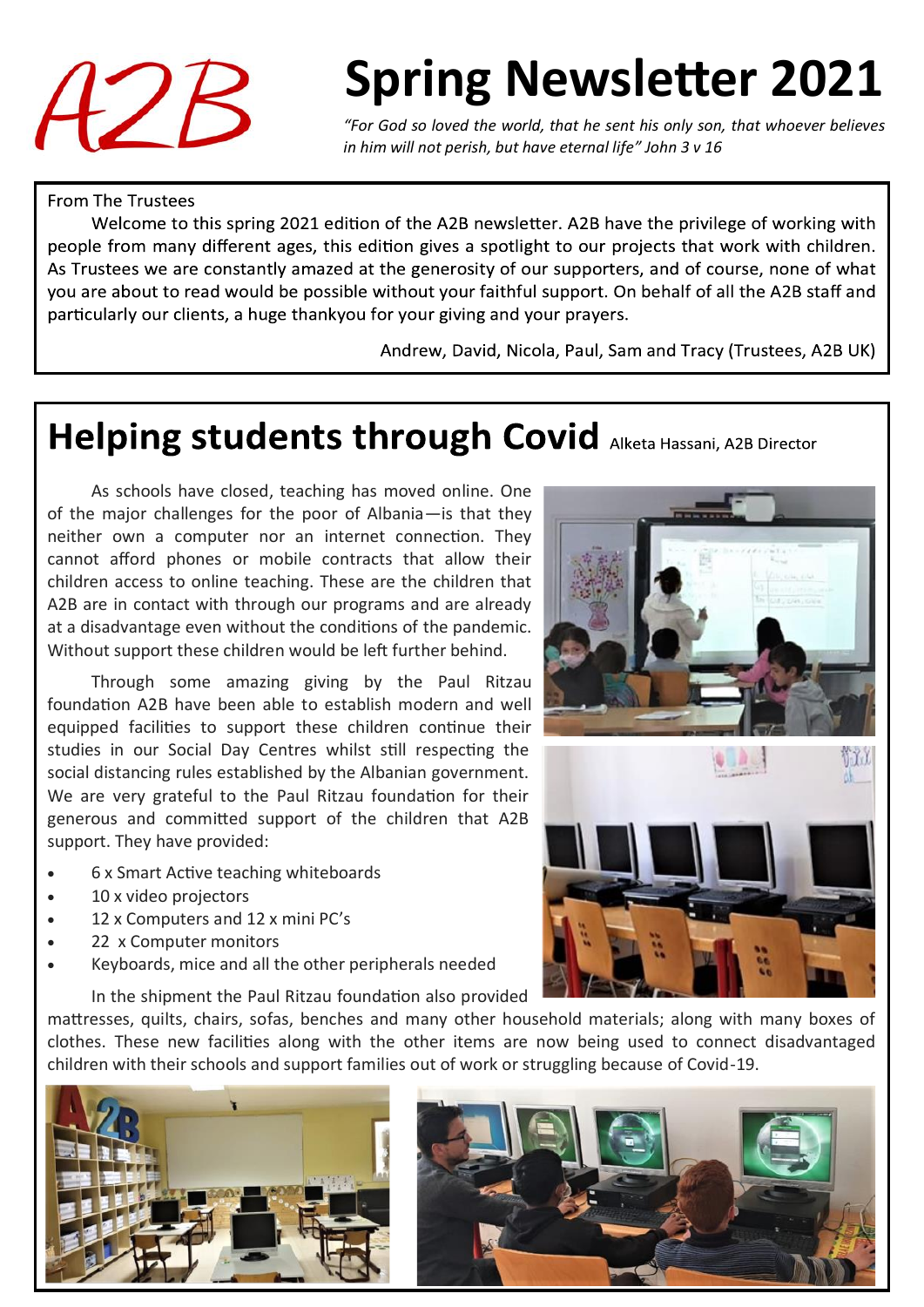## **A2B Children's Work** Paul Heffer, A2B Trustee

A2B has been involved in educating children also since its conception. The staff run a variety of lessons and play activities in our three day centres.

For a whole variety of reasons many children in Albania do not attend school. As an organisation we believe that education is a route out of the cycle of poverty and we help children in a variety of ways:

- 1. Early Years Education
- 2. After School Homework Support in our warm and dry centres.
- 3. Promoting Skills and Talents.



4. Happy childhood memories, especially for those living in deprived areas and dilapidated houses.

As a Christian organisation we also teach and promote Christian values and they learn parts of the bible and children's songs. We find that the children are often the evangelists as they take a lot of what they learn back to their parents. Jesus himself said a lot about children so it is right for us to care and nurture them.



We also try to help with health and wellbeing and often run seminars for parents of all aspects including good hygiene, dental, optic, and family planning.

Healthy food is another important aspect of the work and we provide a good nutritious meal every day.

Birthdays and Christmas are always celebrated and it is wonderful to see the joy on their young faces when they are given cards and gifts etc.

Many of the Family Link families have children and our staff try to visit them as much as they can.

Parents are encouraged to send their children to school in return for our help. This has proven to be very successful in many ways.

The "House Of Opportunity" project is located in a large building within the old city walks. It looks after teenagers after they leave the care system from orphanages aged sixteen and have nowhere to go. We currently employ two staff to help them with education, training and to assist in finding work. This project needs a lot of funding and we would appeal to you to help if you are able with a regular donation.

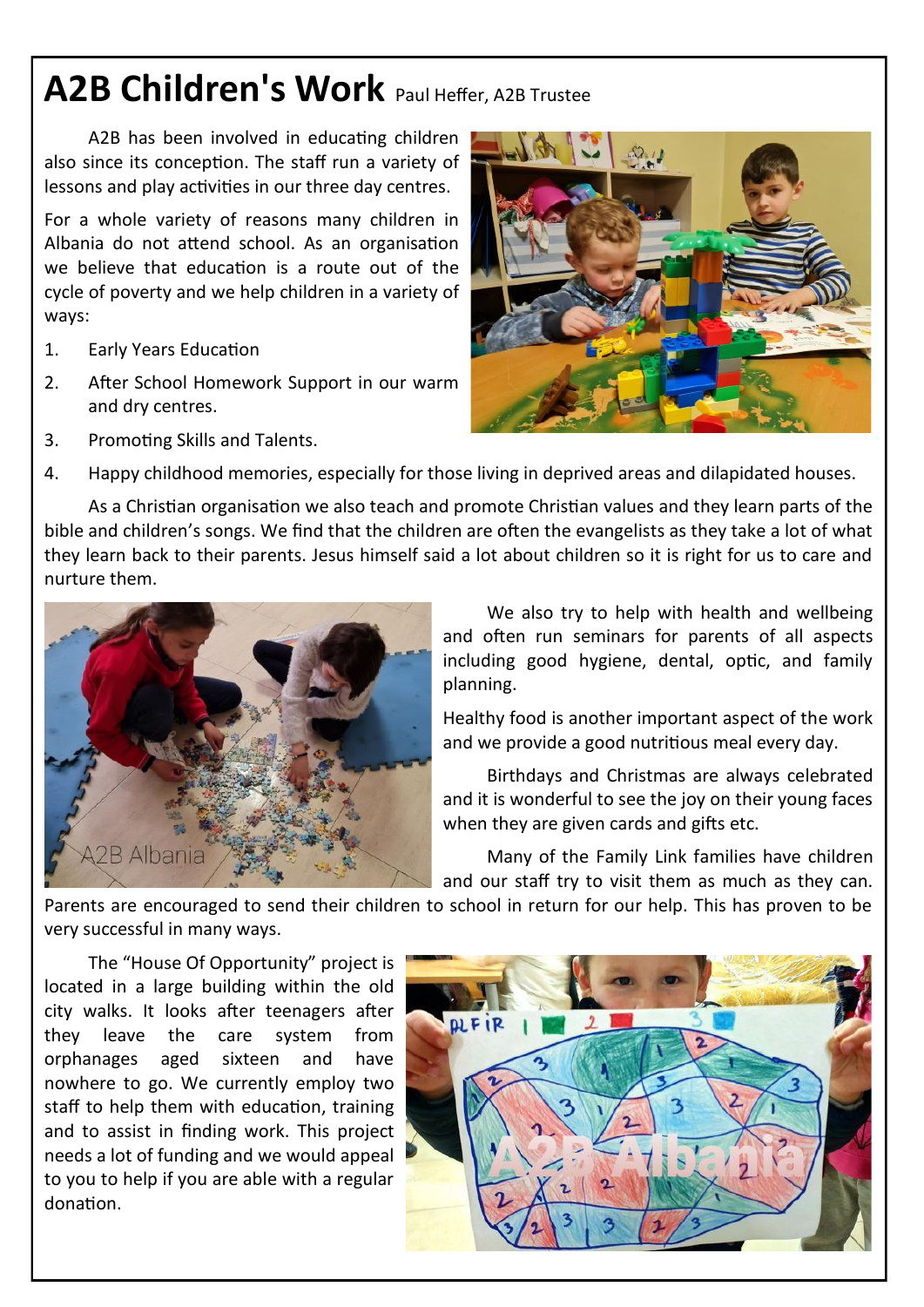### A2B—Why I felt called to get involved Mark Appleby

I have been asked to write this short article for the A2B newsletter on why I felt called to get involved in A2B. Well, it all started with Sam Whitmarsh inviting me to travel with him to Albania in 2019 for a few days. I said yes, because I have known Sam for number of years and I thought it was a great excuse to have an adventure and go somewhere I have not been to before. Little did I know what a profound impact those few days were going to have on my life. On arrival, we were met by Keta and Elona who I instantly liked, and shortly afterwards by a man called Ardjan, who is just wonderful. I think it is safe to say that I fell in love with all of them. When you meet people who are completely





surrendered to the Lord Jesus Christ; people who don't just believe in God, but follow Him too, and make Him sovereign over their lives, it is captivating and humbling.

For the next few days, we travelled round by car and visited some of the people and programmes A2B is supporting. The word that comes to mind is 'wow'. The difference they are making to people's lives is incredible. We went to see a school that A2B is supporting. The children had not seen Keta and Elona for a few weeks as they had been in England. When they saw Keta and Elona, they screamed and ran into

their arms. It was incredibly moving to witness. We went on to visit many other programmes A2B is supporting, including food banks, running kindergartens, and providing 'day centres' for older people. Wherever we went, I saw people's lives being touched by the kindness of God. I wanted to get involved in A2B, because I was captivated by the wonderful people who work for A2B; people who simply want to serve the Lord Jesus Christ with all of their heart.





Would you like to help make a difference while you shop in the Amazon app, at no extra cost to you? Simply

follow the instructions below to select Aid To The Balkans UK (A2B) as your charity and activate AmazonSmile in the app. Amazon will donate a portion of your eligible mobile app purchases to us.

How it works:

- 1. Open the Amazon app on your phone
- 2. Select the main menu (=) & tap on "AmazonSmile" within Programmes & Features
- 3. Select Aid To The Balkans UK (A2B) as your charity
- 4. Follow the on-screen instructions to activate AmazonSmile in the mobile app